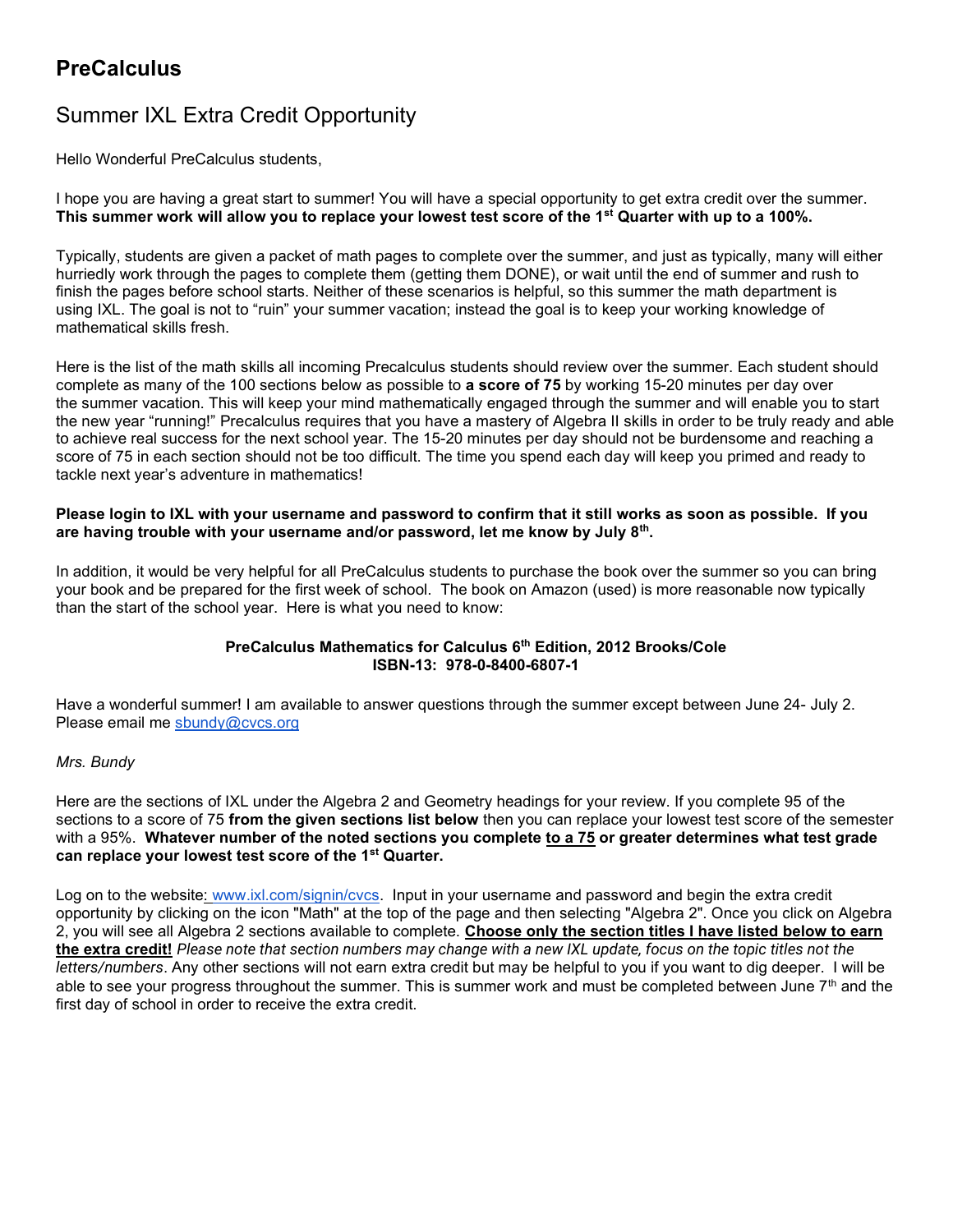# IXL Topics to complete under Algebra 2:

#### Variable Expressions

- A: 1 (Evaluate variable expressions involving integers)
- A: 2 (Evaluate variable expressions involving rational numbers)
- A: 3 (Simplify variable expressions using properties)
- A: 4 (Sort factors of single variable expressions)
- A: 5 (Sort factors of multi-variable expressions)

#### Equations

- B: 1 (Solve linear equations)
- B: 3 (Solve equations: complete the solution)
- B: 6 (Solve multi-variable equations)

#### Inequalities

- C: 4 (Solve linear inequalities)
- C: 6 (Solve absolute value inequalities)
- C: 11 (Solve quadratic inequalities)

# Functions

- D: 1 (Domain and range)
- D: 2 (Identify functions)
- D: 3 (Evaluate functions)
- D: 4 (Find values using function graphs)
- D: 5 (Complete a table for a function graph)
- D: 6 (Find the slope of a linear function)
- D: 7 (Graph a linear function)
- D: 8 (Write the equation of a linear function)
- D: 9 (Linear functions over unit intervals)
- D: 10 (Average rate of change)

# Systems of equations

- E: 2 (Solve a system of equations by graphing)
- E: 6 (Solve a system of equations using substitution)
- E: 8 (Solve a system of equations using elimination)
- E: 10 (Solve a system of equations using any method)

# Complex Numbers

- I: 1 (Introduction to complex numbers)
- I: 6 (Add, subtract, multiply, and divide complex numbers)
- I: 7 (Absolute values of complex numbers)

# Factoring

- J: 1 (Factor out a monomial)
- J: 3 (Factor quadratics)
- J: 4 (Factor using a quadratic pattern)
- J: 5 (Factor by grouping)
- J: 7 (Factor polynomials)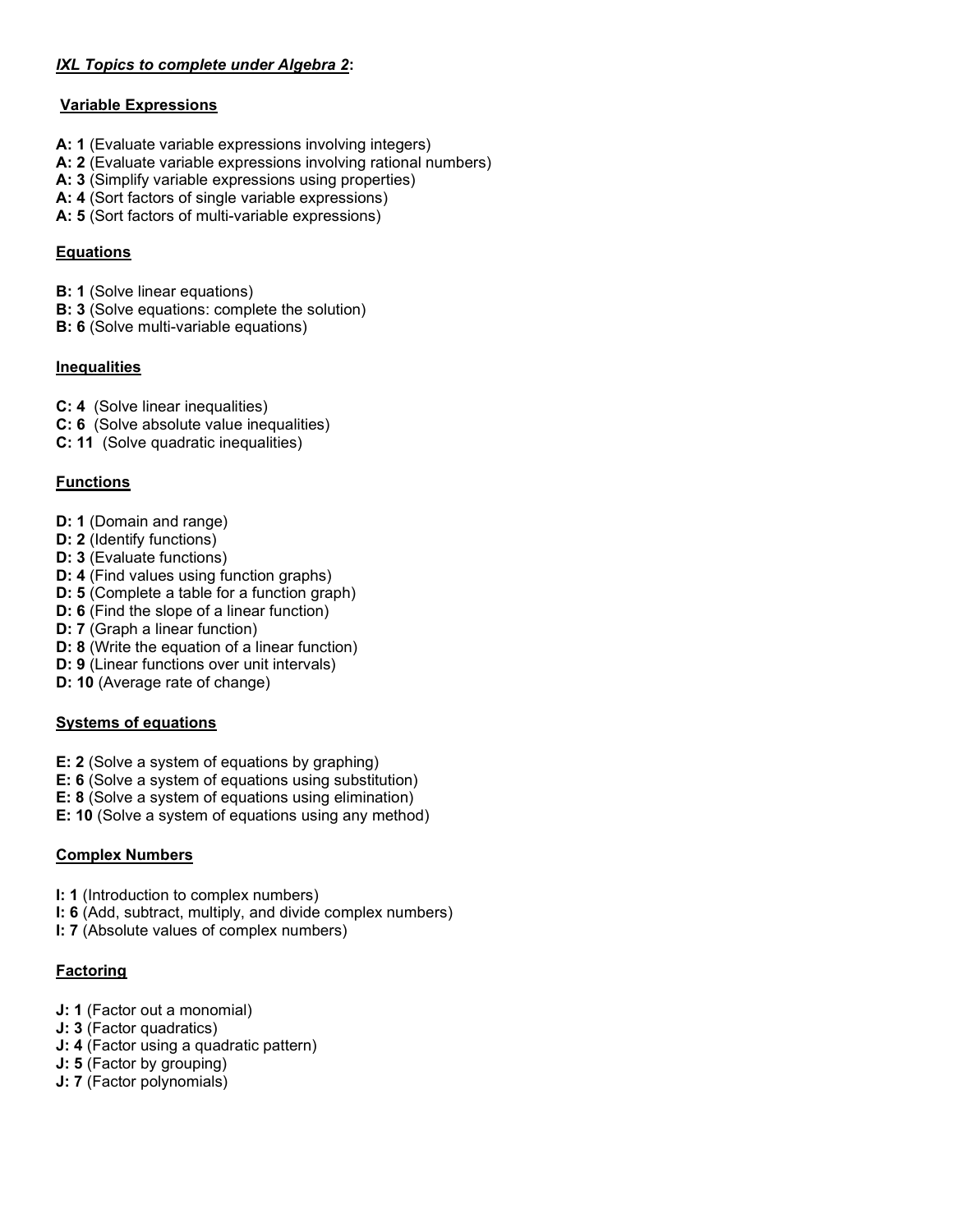# Quadratic Functions

- K: 8 (Solve a quadratic equation by factoring)
- K: 9 (Complete the square)
- K: 11 (Solve a quadratic equation using the quadratic formula)

# **Polynomials**

- L: 2 (Add & subtract polynomials)
- L: 3 (Multiply polynomials)
- L: 4 (Divide polynomials using long division)
- L: 5 (Divide polynomials using synthetic division)
- L: 6 (Evaluate polynomials using synthetic division)
- L: 7 (Solve polynomial equations)
- L: 8 (Find the roots of factored polynomials)
- L: 14 (Match polynomials and graphs)

# Radical Functions & Expressions

- M: 1 (Roots of integers)
- M: 2 (Roots of rational numbers)
- M: 4 (Simplify radical expressions with variables I)
- M: 7 (Multiply radical expressions)
- M: 8 (Simplify radical expressions involving fractions)
- M: 10 (Simplify radical expressions using the distributive property)

# Rational Exponents

- N: 2 (Multiplication with rational exponents)
- N: 3 (Division with rational exponents)
- N: 4 (Power rule)

# Rational Functions & Expressions

- O: 1 (Rational functions: asymptotes and excluded values)
- O: 2 (Evaluate rational expressions I)
- O: 4 (Simplify rational expressions)
- O: 5 (Multiply and divide rational expressions)
- O: 6 (Add and subtract rational expressions)
- O: 7 (Solve rational equations)

# Function Operations

- P: 1 (Add and subtract functions)
- P: 2 (Multiply functions)
- P: 3 (Divide functions)

# Variation

- R: 1 (Write and solve direct variation equations)
- R: 2 (Write and solve inverse variation equations)
- R: 4 (Write joint and combined variation equations I)
- R: 5 (Find the constant of variation)